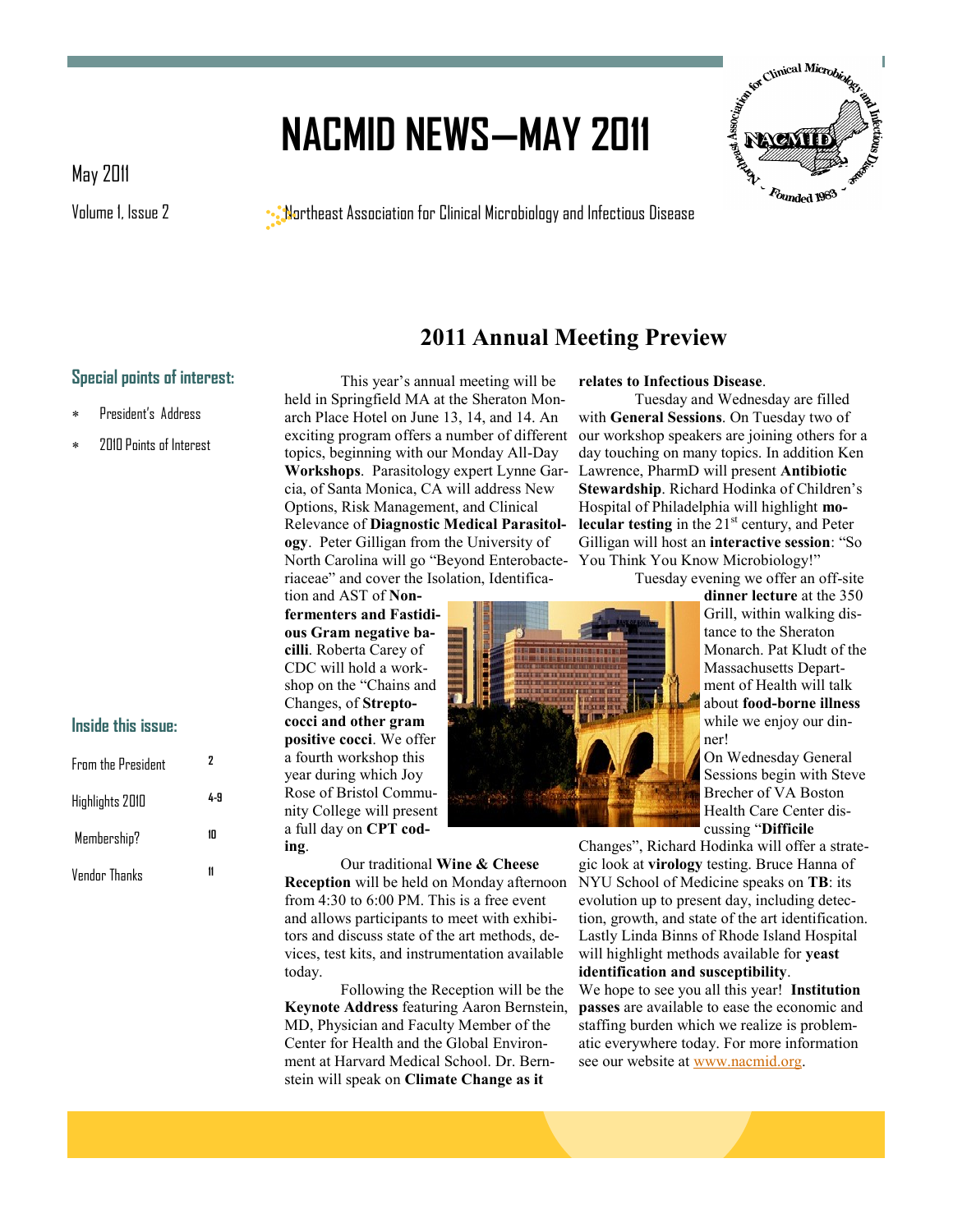

#### **Reflections From the Outgoing President**

I cannot believe my year as President is coming to an end. I look forward to next year as Past-President.

When I was in lab school back in the late 70's, we only read about anthrax, Brucella, and plague. These were organisms our instructors told us "we would never see". How times have changed.

September  $11<sup>th</sup>$  changed everything. All of a sudden we all became educated on anthrax. We now know what it look likes, we know its characteristics, we know how to handle the organism and we know that others know how to use it with deadly consequences.

New England is not a hot bed of anthrax outbreaks. But last year we saw gastrointestinal anthrax in New Hampshire; a rare occurrence. The spores were thought to have been ingested during a community drumming circle. Traces of anthrax were found on two drums.

Maine is not typically known for Brucella cases. During 2010 there was a lab exposure. Luckily, the Microbiology lab was separate from all other lab sections and only two technical staff members were exposed. For anyone who is looking at building a new lab, my strong suggestion is not to have a Microbiology lab open to other lab areas. No one knows from day to day what will be found on a culture plate. Containment to a small area will save your staff from unnecessary exposures.

Our community has a large presence of Somali immigrants. The Somali diet consists of goat meat and camel milk. Our patient had recently traveled to Africa were she consumed unpasteurized camel milk. She presented to the Emergency room with flu-like symptoms. Blood cultures were drawn and after 48 hours were positive via the Bactec. The exposure came as a result of handling the media plates in an open area not under the biological hood. Two individuals were put on antibiotic therapy for 6 weeks and had a series of Brucella titers. Neither person seroconverted.

What was learned? Function changes were made to eliminate the possibility of another exposure. Education was provided to all. Competency testing also had questions related to BT organisms.

Travel has allowed people to be on one continent in the morning and another by evening. Microbiologists today need to be aware of the organisms that during my training "we would never see".

During 2010, two NACMID evening meetings were held to educate Microbiologist on Brucella and anthrax.

NACMID's mission is to provide low cost, high quality continuing education for Microbiologists and Infectious Disease persons. We need all of you who are working on the bench to let us know what you need for continuing education.

What do you need to know more about?

 In what form would you like the information presented: annual meeting, evening meeting, day long meeting?

 Where is the best location for these meetings to be held?

Are you willing to travel to attend meetings after work? If so, how far?

I along with numerous other Clinical Lab Scientists will be retiring in 10-15 years. Look around your labs and I bet the majority of your lab staff is in the same boat. We have a vast amount of knowledge that needs to be given to a new generation of Scientists and NACMID wants to be part of that education.

I would ask everyone to think about the questions posed above and contact me either by email or calling to let me know what you want for education. If anyone is interested in joining NACMID, would like to become a State Director, or would like to just get involved, NACMID would love to hear from you.

Sincerely,

Karen Hobson, outgoing President [khobson@stmarysmaine.com](mailto:khobson@stmarysmaine.com) 207-753-5483

**I along with numerous other Clinical Lab Scientists will be retiring in 10-15 years. Look around your labs and I bet the majority of your lab staff is in the same boat. We have a vast amount of knowledge that needs to be given to a new generation of Scientists and NACMID wants to be part of that education**.

**We're on the WEB! Contact www.nacmid.org**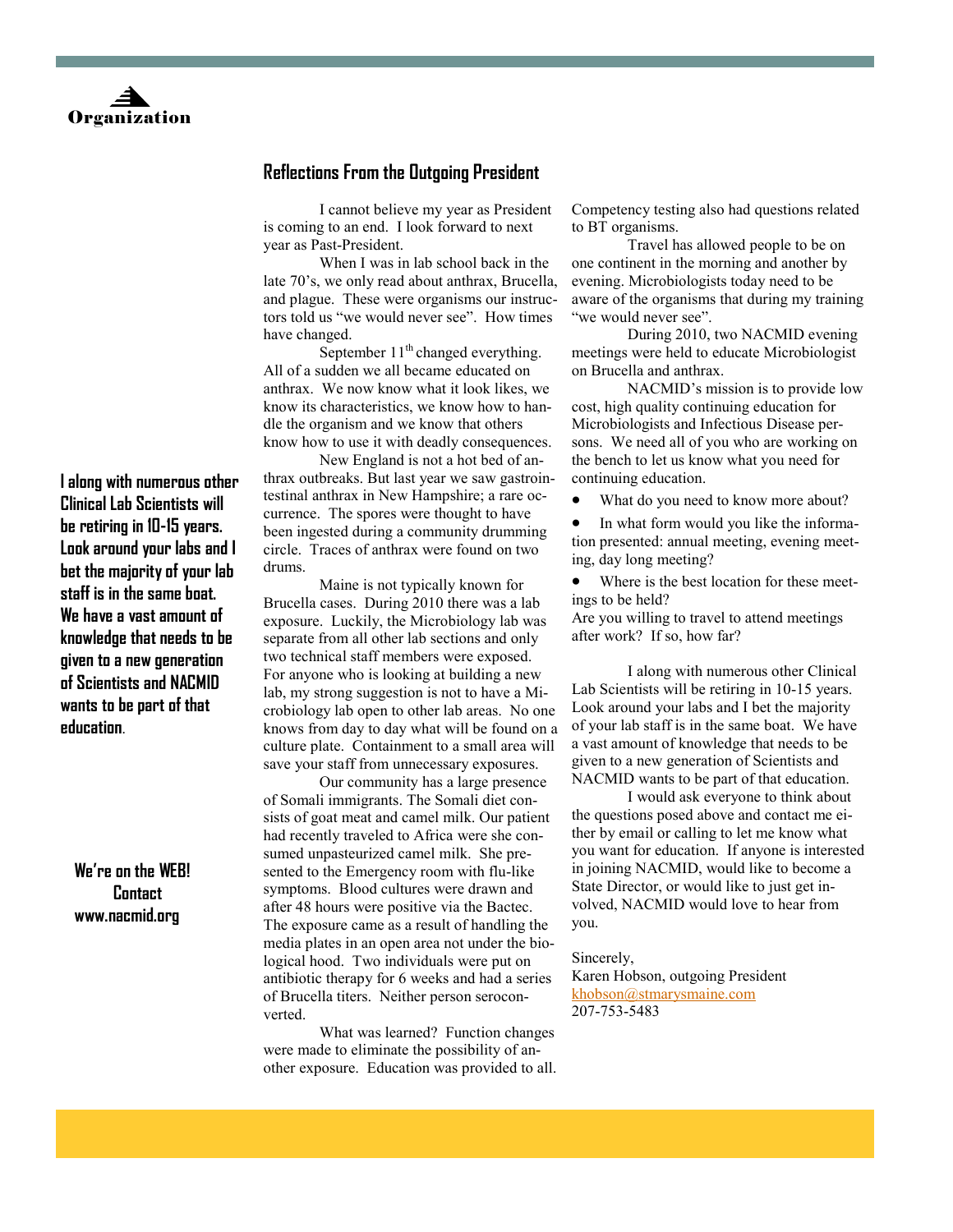## IT IS WITH GREAT APPRECIATION THAT WE THANK

## SIEMENS-MICROSCAN A Platinum-Level Supporter

For Its Continued Support to NACMID

Without such support NACMID could not exist!

Visit the customer website at: www.usa.siemens.com/diagnostics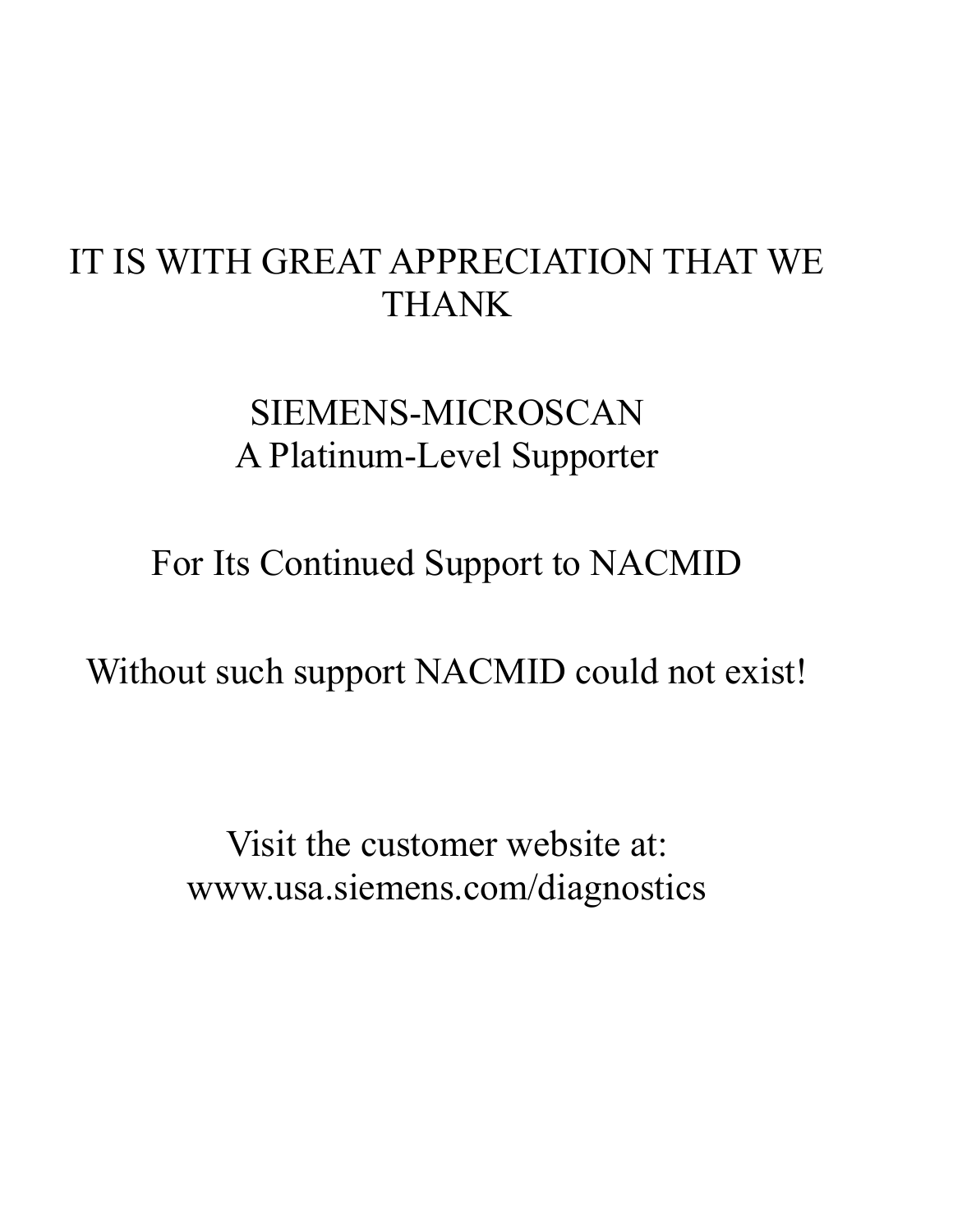## *What We Learned Last Year: General Sessions 2010*

#### **Updates on CLSI AST Guidelines: What is a Lab to Do? Gerri S. Hall, PhD., D (ABMM)**

**If a laboratory uses a commercial system for AST, it cannot change the breakpoints until the FDA makes changes to coincide with CLSI.**

Gerri summarized the CLSI changes for Staph and gram negative rods with background on what is happening to justify these changes and how the lab should deal with the changes.

Points:

- Set a time interval for retesting of *Staph aureus* isolates: not more frequently than every 5-7 days.
- $\bullet$  There are changes for S, I, R, values for *Staph aureus*.
- If a laboratory uses a commercial system for AST, it cannot change the breakpoints until the FDA makes changes to coin-

cide with CLSI.

- There are new lower carbapenam breakpoints.
- Cephalosporins may not be the best choice for Enterobacter species.
- $\bullet$  Breakpoints for 3<sup>rd</sup> generation cephalosporins have been lowered.

Gerri did a marvelous job incorporating so much information into a onehour session.

#### **Clinical Mycology Cases from the Lahey Clinic Sarah K. Zimmerman, M.Ed., MT (ASCP) SM**

Sarah presented three actual cases from the Lahey Clinic which served as a great backdrop for a review and update in Benchtop Mycology today.

Points:

- Fusarium doesn't grow on inhibitory agar so Sab or Potato agar is a great choice. This was a great reminder to understand the importance of selecting growth media according to the specimen source and likely pathogen. Fusarium is an emerging pathogen with poor outcome for the immune deficient patient.
- Sepedonia can look like Histoplasma but does not grow at 37C.
- Histoplasma must be confirmed with DNA probe.
- Presumed Ocular Histoplasmosis Syndrome (POHS) is an inflammatory disorder involving the eye, can lead to blindness, and results from systemic infection with H. capsulatum.

Sarah was an excellent speaker presenting a very timely topic, well received by the audience.

## **This was a great**

**reminder to** 

**understand the** 

**importance of** 

**selecting growth** 

**media according** 

**to the specimen** 

**source and likely** 

**pathogen.**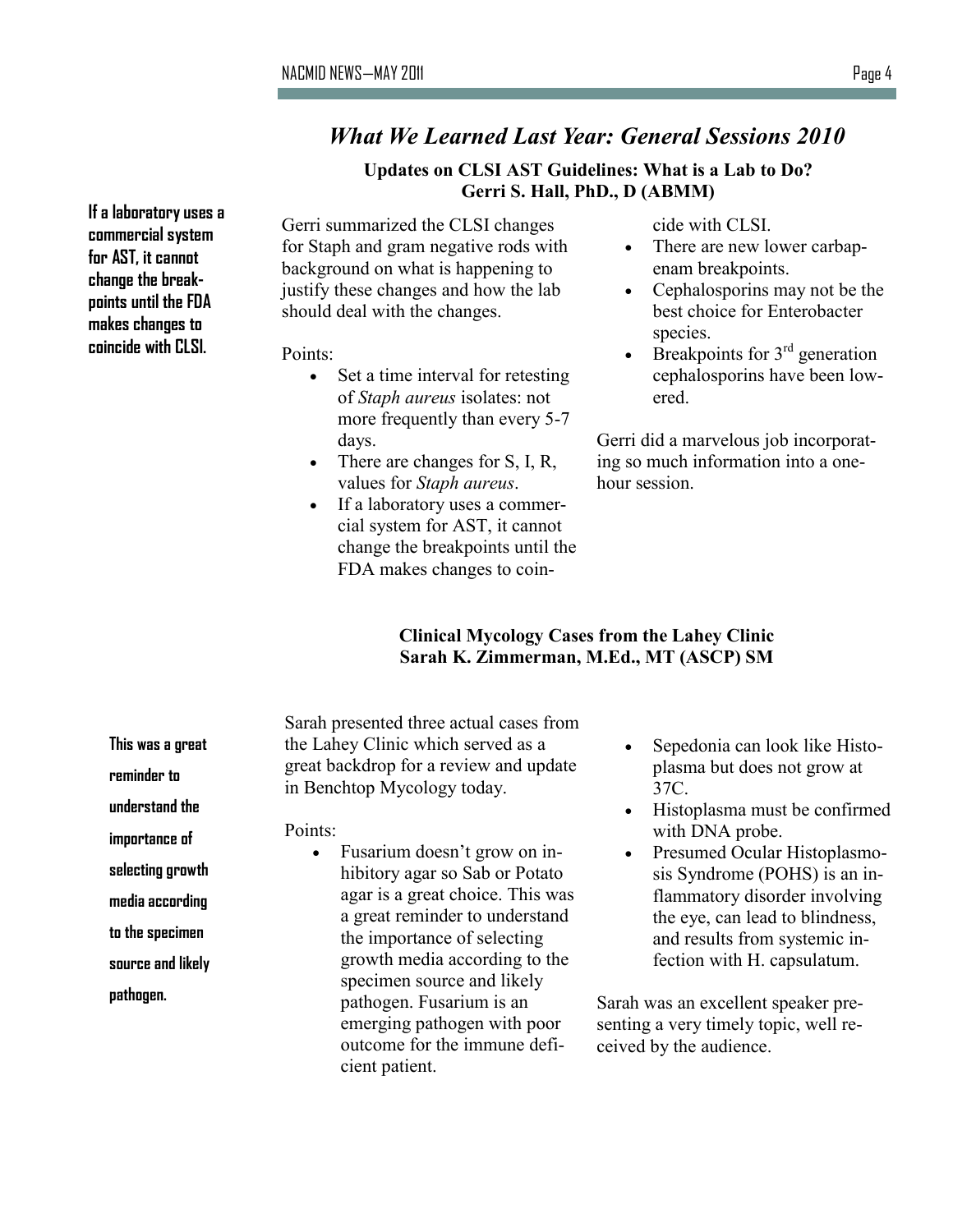#### **Molecular Diagnostics Dan Wiedbrauk**

Danny presented an overview of the state of molecular testing and explained where to start. He highlighted the availability of Realtime-PCR to labs with miniaturization of the technology. PCR has the potential to significantly impact laboratory services as we know them.

The QA/QC structure is more

#### **Intestinal Protozoa Judy Heelan**

This was an excellent review of parasites found in stool specimens. Definitive characteristics for different species were discussed and demonstrated in power point. Judy stressed the necessity for every microscope to have a micrometer, as measurement is critical to final judgment.

comprehensive in many respects as containment of the DNA/RNA is essential to successful resulting. Molecular technology is spreading to other areas of the laboratory as well. Dan gave tips on selling molecular to administration and utilizing reagent rental to absorb costs.

#### **Brucella Cases in the Laboratory Phil Lee**

Phil reviewed the history of Brucella, its epidemiology, signs and symptoms, use as an agent of bioterrorism, process of identification, and global distribution.

- Brucella's natural reservoirs are feral pigs and Eurasian boars.
- It is considered a Category B weapon of bioterrorism which could significantly stress the health care system.
- Automated systems do not identify this organism well.
- Laboratory Safety cannot be stressed enough when working with specimen isolates.

#### **When is Coag Negative Staph Important John Branda**

Dr Branda summarized the clinical syndromes and epidemiology of coagulase-negative staphylococci and gave hints as to its detection and identification. He elaborated on its clinical significance and likely sensitivity patterns.

Dr. Branda highlighted the association of certain species of Staph to particular sites. He described screening methods that provide utility at the

bench level. A true CNS infection was defined.

CNS other than *S lugdinensis* and *S saprophyticus* really do not need speciation. The importance of using the right drugs for detection of the mecA gene was stressed.

This was a well-organized and informative talk which was also an excellent review.

**Laboratory Safety cannot be stressed enough when working with [Brucella] specimen isolates.**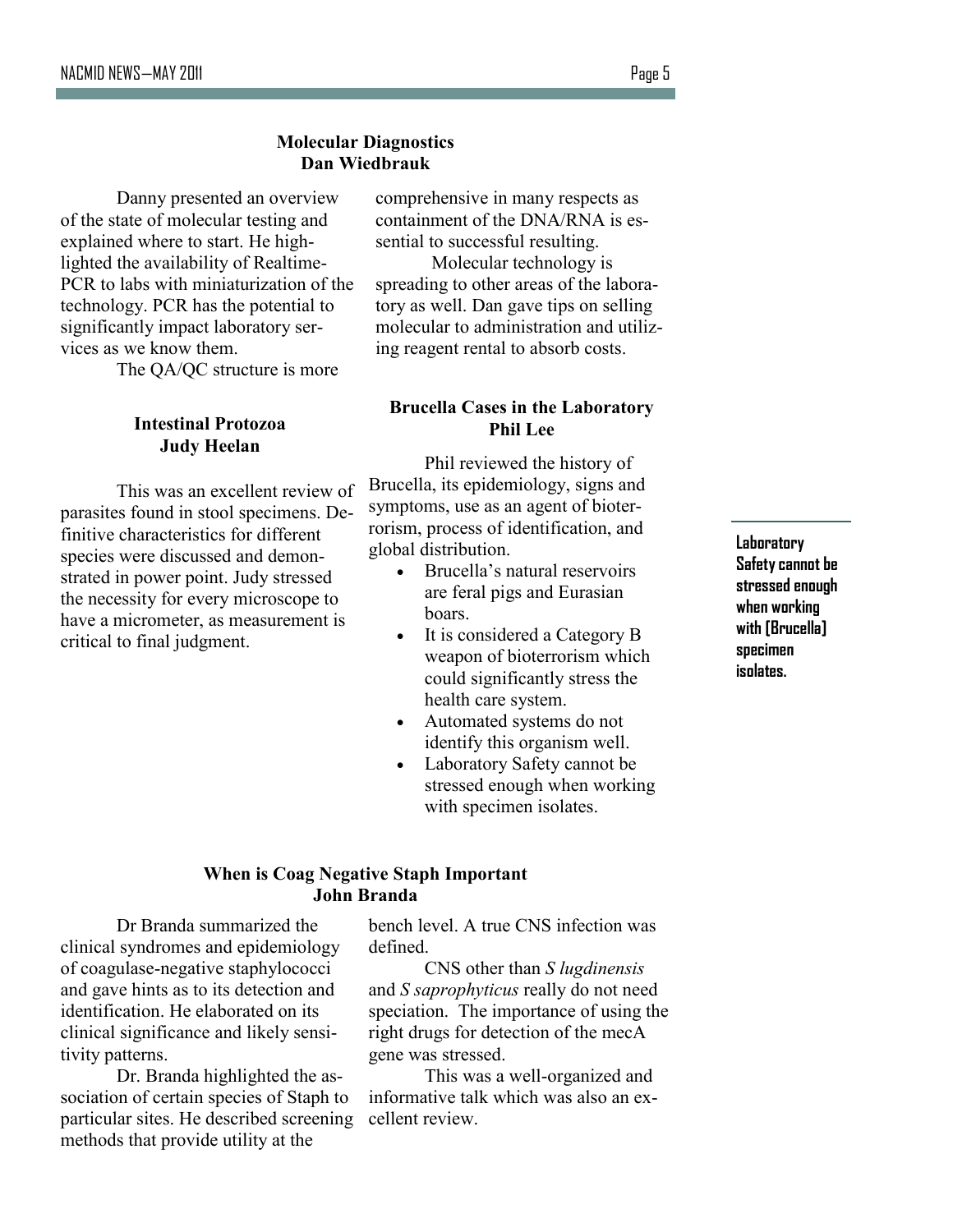## *General Session Review, 2010*

#### **Current Status of Lyme Disease and Co-Infections Sam Donta**

Dr. Donta gave a brief history of the discovery of Lyme Disease, its stages, and many symptoms.

- One problem in diagnosis: "where are the bacteria?"as there is no way to culture the bacteria after the first few weeks of infection, and where they reside is often a mystery.
- In addition to arthritis-like complaints, or cardiac manifestations, symptoms may be varied and have similarity to such illnesses as

Gulf War Syndrome, Chronic Fatigue, and Multiple Sclerosis.

- The Ixodes tick (a.k.a. deer tick, black legged tick) is host to not just *Borrelia burgdorferi*, but Babesia, Bartonella, and Anaplasma as well. An individual can be infected with one, or more of these organisms from a tick bite.
- The emphasis on diagnosis is that it must be a clinical one, as laboratory testing falls short of dependability as a diagnostic tool.

#### **Laboratory Testing for Tick-borne Illness/Values of Performing These Tests Sheldon Campbell**

Dr. Campbell introduced *Ixodes scapularis* and differentiated hard vs. soft ticks. He outlined the geographic distribution of Ixodes and explained the stages in its life cycle:

- The larval tick bites only once, does not transmit disease and prefers small mammals.
- The nymph bites more than once, and prefers the white footed mouse (humans are incidental) and is the primary vector
- The adult prefers the whitetailed deer (humans are incidental)

Testing/Diagnosis:

No need to blood test patients with Erythema migrans. Early disease is a *clinical* diagnosis. The IgM response will not appear until after 4-6 weeks

 Culture is difficult and insensitive.

- Lyme antibody tests can be performed after 4-6 weeks.
- Recombinant C6 peptide assay is more sensitive in early disease but still needs Western Blot confirmation.

Dr. Campbell gave equal time to Babesia and Anaplasma which can coexist in the same Ixodes tick.

- Babesia can be diagnosed with blood smears (much like malaria), serology, and PCR, which, although not FDA cleared yet, is used when there are negative slides of a patient in whom suspicion is high.
- Anaplasma is diagnosed with blood smears or PCR. Serology is not recommended.

Dr Campbell closed with a sing-along featuring his rendition of "When the Ticks Come Marching In". Great Talk – Highly Informative – Very Fun!

**No need to blood test patients with Erythema migrans. Early disease is a clinical diagnosis. The IgM response will not appear until after 4- 6 weeks**

**The emphasis on** 

**diagnosis is that** 

**it must be a** 

**clinical one, as** 

**falls short of** 

**laboratory testing** 

**dependability as a** 

**diagnostic tool**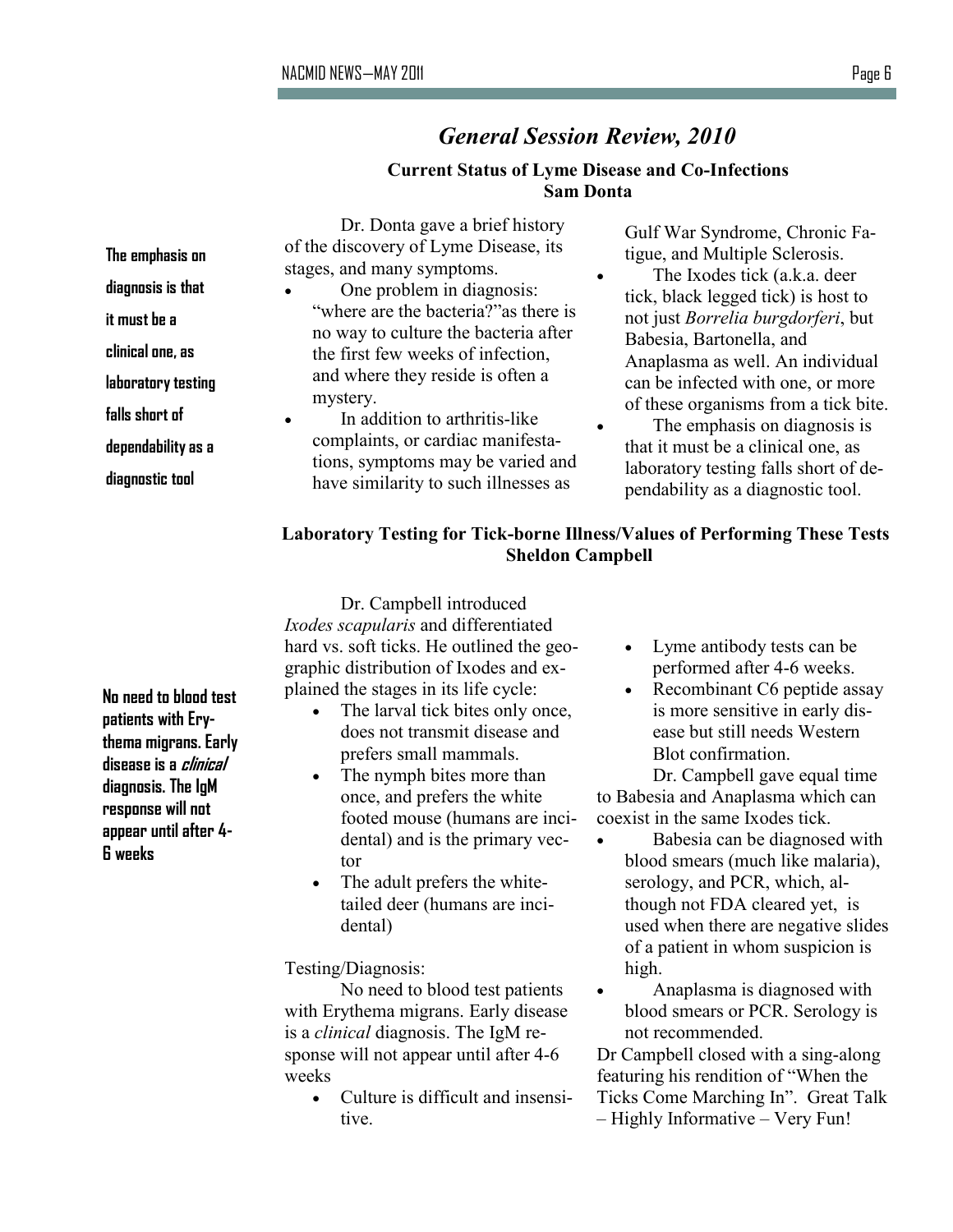## *General Session Review, 2010*

#### **Case Studies Rick Danforth, Sam Donta, Sheldon Campbell, Judy Heelan**

**It was great to review the life cycles of some organisms as well as tech tips for identification and likely sources.** 

 This was a great teaching tool and we had great interaction between the audience and speakers who gave cases from personal experience on:

- Babesia & Lyme Disease
- Anaplasmosis
- *Vibrio vulnificus*
- *Schistosoma haematobium*
- *Strongyloides*

It was great to review the life cycles of some organisms as well as tech tips for identification and likely sources.

#### **Tech Talk Judy Heelan**

Judy led an interactive discussion with the technical minds in the audience on such topics as:

- Processing of IUD's
- Multiple Specimens from the OR – same site
- Third shift critical values, e.g., blood cultures and gram stains
- Giardia/Cryptosporidia screen vs. a full Ova & Parasite exam

Discussion ensued with regards to quality, cost, clinical relevance and how to juggle the workload with a staff whose proficiency is variable. It was suggested to compare various lab protocols and regional standards of care and to attempt to update one another.

Shiga toxin testing

• MRSA/VISA

#### **The Bugs We Thought We Would Never See Rick Danforth**

Rick gave a very humorous yet candid and sober review of "older bugs" that are now considered potential agents of bioterrorism. He highlighted recent outbreaks and stressed the importance of biosecurity and Biosafety stating that it's needed now more than ever. Cited were the cases of Anthrax, Brucella, and Francisella which we all once learned about in academia, but thought we'd never have to worry about in real life.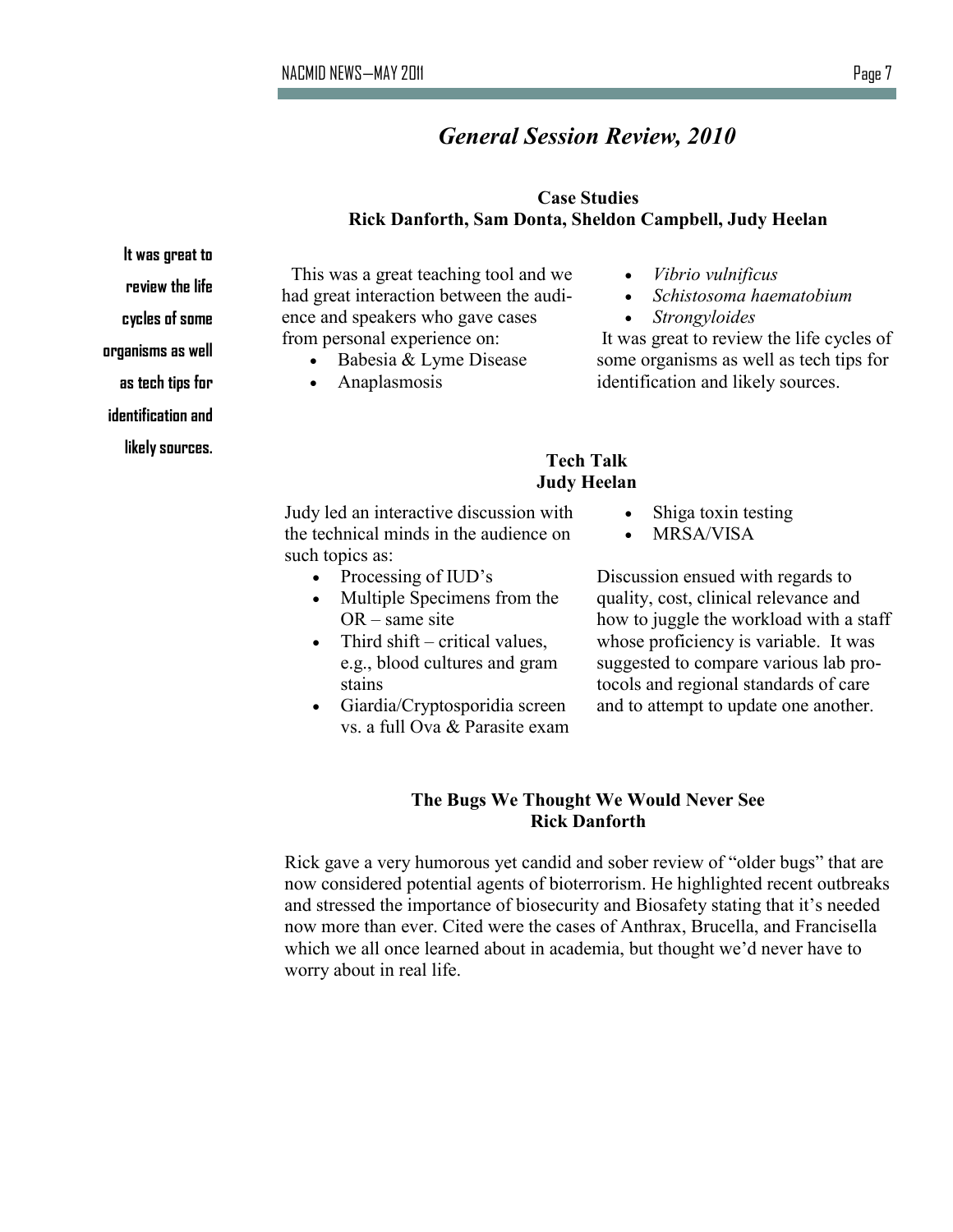## *Summary of Workshops 2010*

### *Updated and Practical Approach to Clinical Mycology*  **Presented by Sarah K. Zimmerman, M.Ed., MT (ASCP) SM**

Sarah presented a comprehensive overview of the identification of pathogenic fungi, including molds and yeasts, with attention to microscopic and macroscopic detail and most likely clinical source.

Some pearls to keep in mind:

- Candida albicans is an unlikely cause of pneumonia. It is wise NOT to report this organism if cultured from Upper or Lower Respiratory sources unless it is seen in tissue. This practice prevents the unnecessary use of fluconazole (and resistance to it).
- In respiratory sources it is only necessary to rule out Cryptococcus.
- Labs should perform AST for yeasts.
- Cryptococcal Antigen testing may obviate the need for fungal cultures of spinal fluid.
- Media for fungal cultures should be selected according to source, and organisms likely to be recovered from that source.
- Fungal cultures are an important tool for even smaller microbiology labs as fungi are the 4<sup>th</sup> leading cause of nosocomial infections in the US.

This was an enlightening day-long lecture with excellent slides, beautiful handout, and great interaction during the session. Sarah was a terrific speaker and her presentation focused much on the Lahey Clinic setting and its findings, which made it relevant to our New England audience.

### *Nucleic Acid Detection for Microbiologists* **Presented by Danny L. Wiedbrauk, PhD**

Danny provided a timely review of nucleic acids, transcription, translation, and amplification and contamination control. Nucleic acid extraction, amplification and detection were discussed.

We were enlightened with a review of products, equipment and procedures available in today's market. The advantages, disadvantages and expense of each were detailed to aid in making choices. Danny made analogies to methods in microbiology, e.g., blood cultures so that today's microbiologists could better relate to the technology.

Important points:

- Danny provided background theory on how the process works.
- He discussed work-flow techniques, real-time PCR, and how to generate results in time to make a difference for the patient.
- He gave specifics about the reporting process.

This was a very timely and informative session.

**Fungal cultures are an important tool for even smaller microbiology labs as fungi are the 4th**

- **leading cause of**
- **nosocomial infections**
- **in the US.**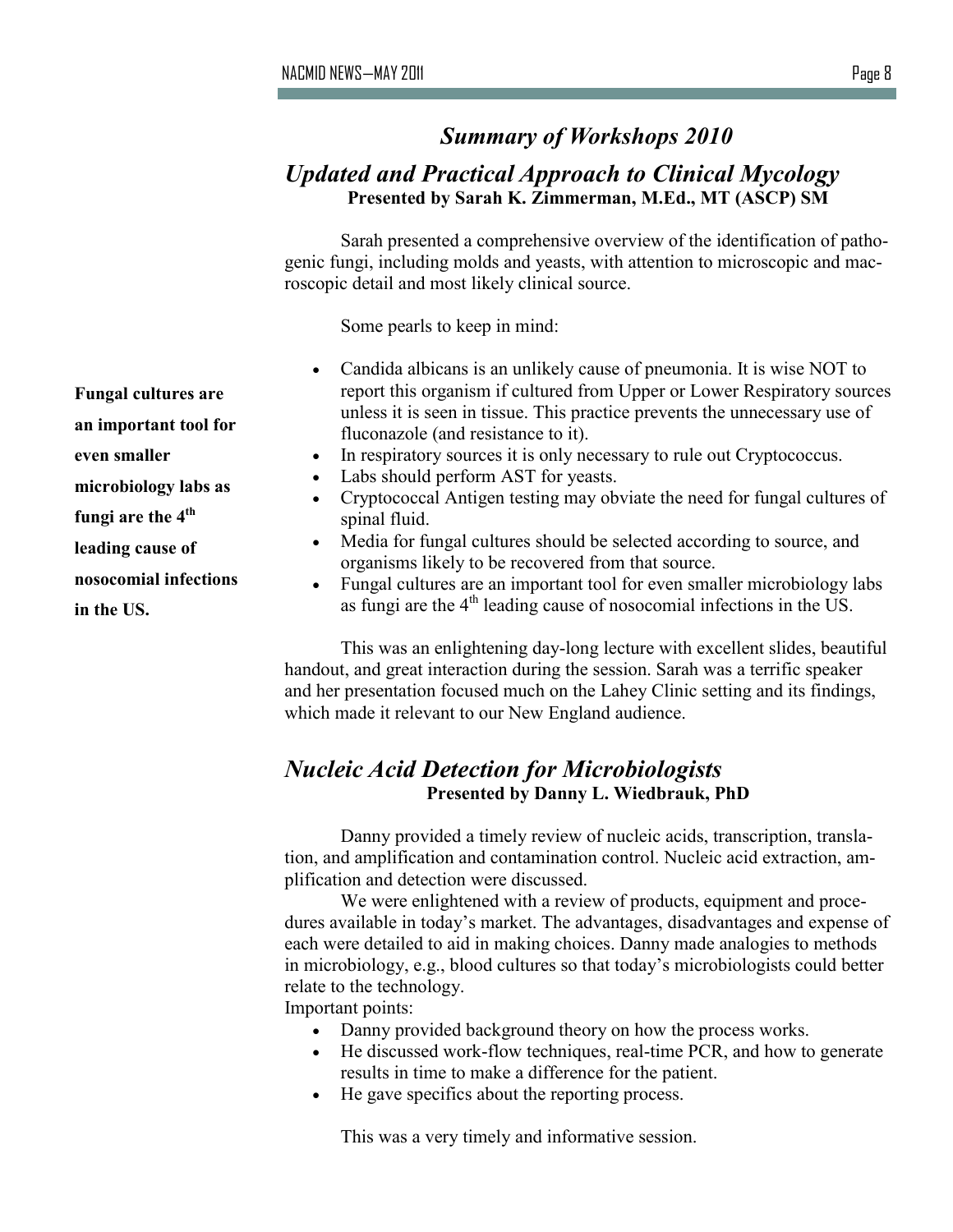## *Summary of Workshops 2010 Susceptibility Updates Emphasizing Emergent Resistant Pathogens* **Presented by Gerri S. Hall**

Geri gave a review of the MDRO's (multiply-drug-resistant organisms): MRSA, VRE, Amp-C, KPC, including updated CLSI guidelines, methods of detection of these resistances, and importance of development of an Antibiogram.

High points to consider:

- It is important to report MDRO's and identify them as such in the report instead of simply identifying the organism with its resistance pattern. This heightens awareness for Clinicians and Infection Control.
- Be aware of variations of antibiotic breakpoints between automated systems (FDA regulated) and CLSI when interpreting test results to communicate to the team of Infectious Disease, Infection Control, and Pharmacy.
- CLSI 2010 reveals some unusually resistant bacteria to report with new charts/interpretations.
- Geri discussed carbapenamases: how to detect and confirm a KPC. She recommends the Manual system and use of the Hodge Test over the automated choice.
- Geri referenced "selected antimicrobial activity" vs. KPC, (Hirsch, JAC 2010), which demonstrates good activity of Tigecycline and Polymixin B and other combinations to treat these organisms.

"Geri shared her extensive experience and literature references. She welcomed questions, encouraged interaction and gave a great review with updated 2010 data coupled with an in-depth, well referenced handout. Captivating!"

**Geri shared her extensive experience and literature references. She welcomed questions, encouraged interaction and gave a great review with updated 2010 data coupled with an indepth, well referenced handout. Captivating!**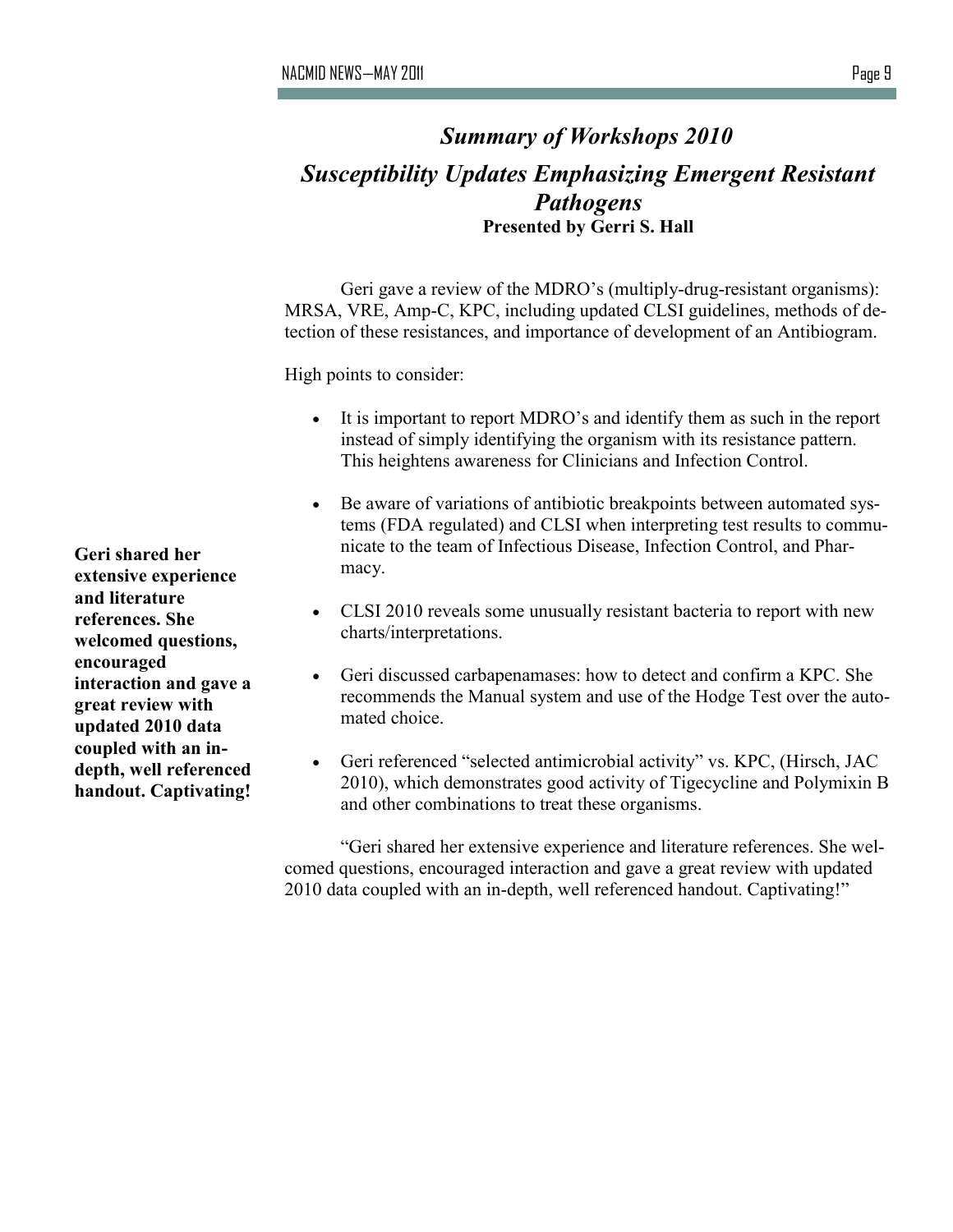|                                 | <b>MEMBERSHIP APPLICATION</b>                                                              |                  | imical Microbiol                                                                                                      |                                                                                                                              |
|---------------------------------|--------------------------------------------------------------------------------------------|------------------|-----------------------------------------------------------------------------------------------------------------------|------------------------------------------------------------------------------------------------------------------------------|
| Title:                          | Mr. Miss. Ms. Mrs. Dr.                                                                     |                  |                                                                                                                       | Founded 1983                                                                                                                 |
| Name:                           |                                                                                            |                  |                                                                                                                       |                                                                                                                              |
| <b>Business Address</b>         | (first)                                                                                    | (middle initial) |                                                                                                                       | (last name)                                                                                                                  |
|                                 |                                                                                            |                  |                                                                                                                       |                                                                                                                              |
|                                 | (city)                                                                                     | (state)          |                                                                                                                       | (zip)                                                                                                                        |
| <b>Home Address</b>             |                                                                                            |                  |                                                                                                                       |                                                                                                                              |
|                                 | (city)<br>Preferred Mailing Address:                                                       | (state)<br>Home  | <b>Business</b>                                                                                                       | (zip)                                                                                                                        |
| <b>Business Phone</b>           |                                                                                            |                  |                                                                                                                       |                                                                                                                              |
| <b>Home Phone</b><br><b>FAX</b> |                                                                                            |                  | <u> 1989 - Johann Stoff, deutscher Stoff, der Stoff, der Stoff, der Stoff, der Stoff, der Stoff, der Stoff, der S</u> |                                                                                                                              |
| E-Mail                          | sion, you will ONLY receive NACMID updates.                                                |                  | <u> 1989 - John Stein, Amerikaansk politiker († 1908)</u>                                                             | Please check if we have your permission to email announcements. We will NOT give out your email address without your permis- |
|                                 | One year \$20.00                                                                           |                  |                                                                                                                       |                                                                                                                              |
|                                 | Five years \$100.00                                                                        |                  |                                                                                                                       |                                                                                                                              |
|                                 | Life-time membership \$200.00                                                              |                  |                                                                                                                       |                                                                                                                              |
|                                 | Please make your check payable to "NACMID" and mail to:                                    |                  |                                                                                                                       |                                                                                                                              |
|                                 | Membership Chairperson<br>NACMID c/o Coteia Snowden<br>924 Essex Street Lawrence, MA 01841 |                  |                                                                                                                       |                                                                                                                              |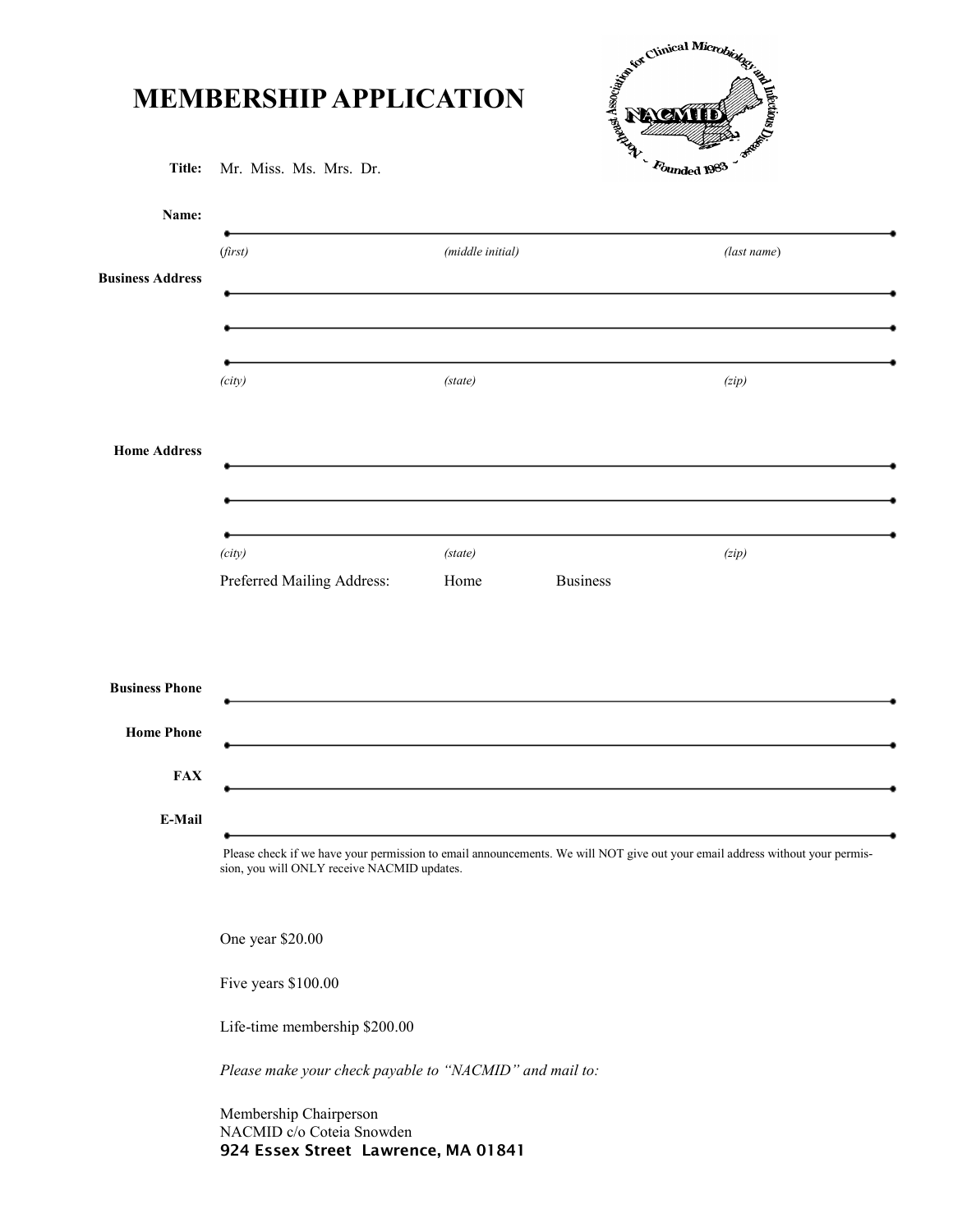*We'd like to thank the following supporters of NACMID, Without Your Support We Would Not Exist:*

## PLATINUM LEVEL SIEMENS-MICROSCAN

RUBY LEVEL

Anaerobe Systems Bruker Daltonics Gen Probe

Meridien

## Roche Molecular Diagnostics Trek

Honorable Mention 3M

Alpha-Tec Systems BD-Geneohm/BD Diagnostics **BioMerieux** Bio-Rad Cepheid Copan Cubist Genzyme Hardy Diagnostics Inverness Medical Medical Chemical Micro Video Instruments **Olympus** PrimeraDx Pro-Lab Quidel Remel Spiral Biotech/Advanced Systems